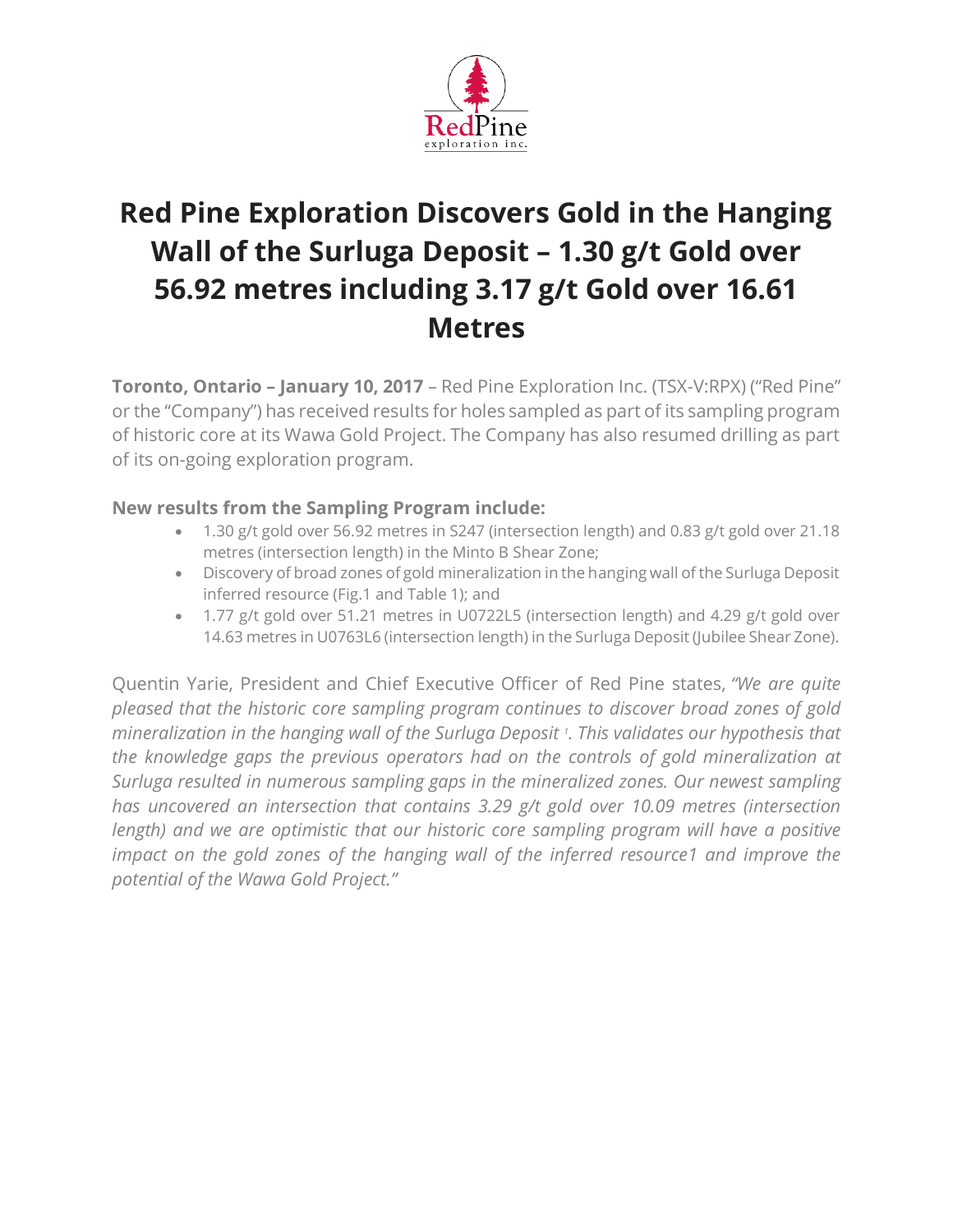

#### **Sampling of historic core**

Red Pine's current sampling of 42,000 metres of historic drilling (from 318 underground and 119 surface drill holes) continues to define additional gold in many of the historic boreholes that intersected the Jubilee Shear Zone, but also in structures of the footwall and hanging wall of the Surluga Deposit inferred resource, which already contains 1.088 million ounces of gold<sup>1</sup>. From a thorough review of the historic drilling in the Surluga Deposit, the Company concluded that many sampling gaps exist in the gold structures of the Wawa Gold Corridor identified by the Company in the course of its exploration programs.

The Company believes these sampling gaps negatively impacted the evaluation of the potential of the gold-bearing structures located outside and inside the inferred resource. The current results demonstrate that a broad zone of higher grade gold mineralization was left un-sampled in the Minto B Shear Zone (3.29 g/t gold over 10.09 metres in S247).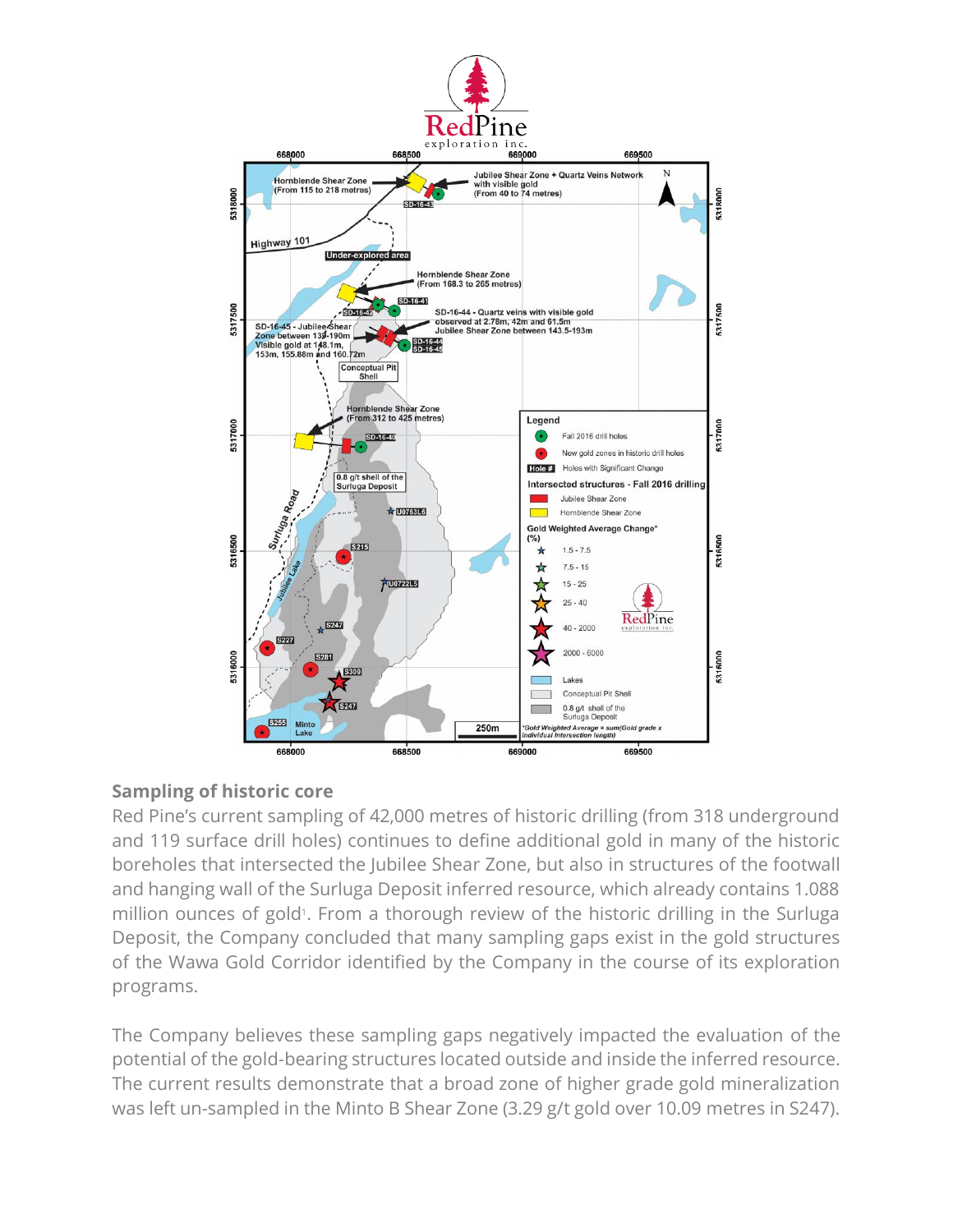

These previously un-sampled intervals were assigned a value of 0 g/t gold and negatively impacted the inferred resource evaluation of the Surluga Deposit. The spatial distribution of the newly sampled historic boreholes with notable gold weighted average increases will positively change the current deposit model (Fig 1).

# **On-going Drilling Program**

The on-going diamond drill program is focussed on expanding the Surluga Deposit to the north (Fig. 1). Hole SD-16-40 targeted the Wawa Gold Corridor near the shaft of the historic Surluga mine. Hole SD-16-41 and SD-16-42 targeted the Wawa Gold Corridor at the northern end of the inferred resource. Hole SD-16-43 is 525 metre step out to the north of the inferred resource in the Wawa Gold Corridor. Holes SD-16-44 and SD-16-45 targeted the area where the historic core sampling program discovered un-sampled core containing 109 g/t gold over 0.86 metre.

Drilling of hole SD-16-45, which targeted the interpreted extension of a high-grade zone in the northernmost extension of the Surluga Deposit, resumed this week as it was stopped in a network of quartz veins rich in pyrite and pyrrhotite (Fig. 1). Hole SD-16-45 successfully intersected the Jubilee Shear Zone, 40 metres up-dip of SD-16-44, along the same section. In the Jubilee Shear Zone, visible gold<sup>2</sup> was observed at four different locations at 148.1 metres, 153 metres, 155.88 metres and 160.72 metres.

| Hole              | Before/<br><b>After</b><br>sampling | <b>Structure</b>    | <b>From</b><br>(m) | <b>To</b><br>(m)   | <b>Intersection</b><br>length(m) | Gold<br>weighted<br>average<br>$(g/t*m)$ | Grade<br>(g/t)<br>gold) | $\frac{0}{0}$<br>change<br>gold<br>weighted<br>average |
|-------------------|-------------------------------------|---------------------|--------------------|--------------------|----------------------------------|------------------------------------------|-------------------------|--------------------------------------------------------|
| S <sub>2</sub> 15 |                                     | New Gold<br>Zone FW | 189.56             | $191.38$   $1.82*$ |                                  | 0.85                                     | 0.47                    | Zone<br>was<br>historically<br>un-sampled              |
| S227              |                                     | New Gold<br>Zone FW | 54.56              | 56.69              | $2.13*$                          | 1.3                                      | 0.61                    | Zone<br>was<br>historically<br>un-sampled              |
| S <sub>247</sub>  | <b>Before</b>                       | Minto B             | 96.62              | 142.07             | 45.45**                          | 25.51                                    | 0.56                    | 188.98                                                 |
|                   | After                               |                     | 85.15              | 142.07             | 56.92**                          | 73.72                                    | 1.30                    |                                                        |
|                   | <b>Before</b>                       | Jubilee             | 243.23             | 295.96             | 52.73***                         | 42.43                                    | 0.80                    | 5.33                                                   |
|                   | After                               |                     | 243.23             |                    | 295.96 52.73***                  | 44.69                                    | 0.85                    |                                                        |

|  |  |  | Table 1- Before and after intersections <sup>3</sup> with a cutoff of 0.2 g/t gold |
|--|--|--|------------------------------------------------------------------------------------|
|--|--|--|------------------------------------------------------------------------------------|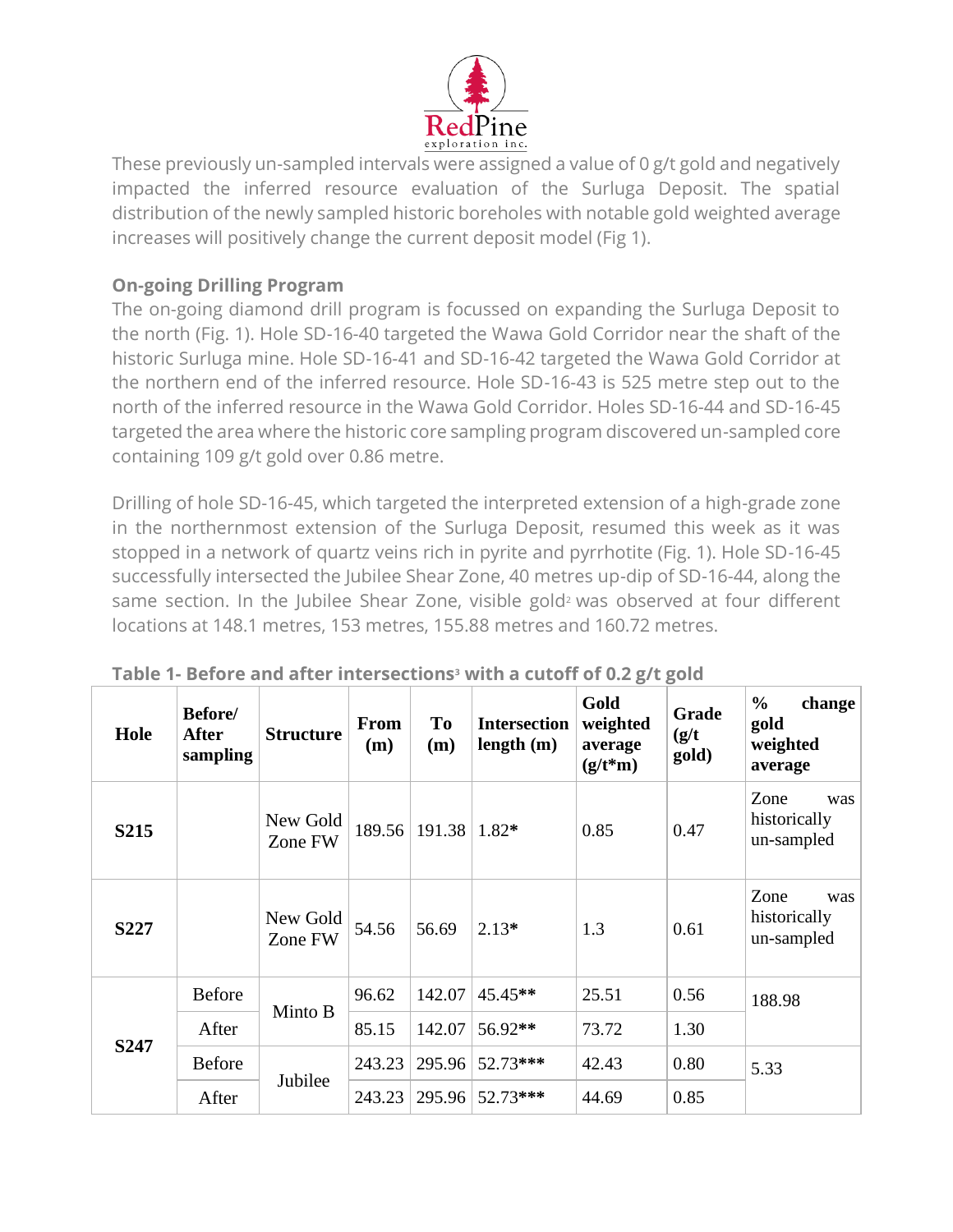

| S <sub>255</sub> | <b>Before</b> | Jubilee                    | 132.28         | 149.29 | $17.01***$ | 10.82 | 0.64 | 2.5                                       |
|------------------|---------------|----------------------------|----------------|--------|------------|-------|------|-------------------------------------------|
|                  | After         |                            | 132.28         | 153.95 | $21.67***$ | 11.09 | 0.51 |                                           |
|                  |               | New Gold<br>Zone<br>$HW^*$ | 78.33          | 79.89  | $1.56*$    | 0.8   | 0.51 | Zone<br>was<br>historically<br>un-sampled |
| S272             | <b>Before</b> | Jubilee                    | 166.88         | 197.78 | 30.90***   | 32.6  | 1.06 | 6.87                                      |
|                  | After         |                            | 166.88         | 197.78 | 30.90***   | 34.8  | 1.13 |                                           |
| <b>S281</b>      |               | New Gold<br>Zone<br>$HW^*$ | 35.69          | 36.69  | $1*$       | 1.37  | 1.37 | Zone<br>was<br>historically<br>un-sampled |
| S309             | <b>Before</b> | Minto B                    | 67.36          | 74.07  | $6.71***$  | 6.36  | 0.95 | 175.79                                    |
|                  | After         |                            | 67.36          | 88.54  | 21.18***   | 17.54 | 0.83 |                                           |
| <b>U0722L5</b>   | <b>Before</b> | Jubilee                    | 11.89          | 55.63  | 43.74****  | 87.49 | 2.00 | 3.79                                      |
|                  | After         |                            | 9.75           | 60.96  | 51.21****  | 90.81 | 1.77 |                                           |
| U0763L6          | <b>Before</b> | Jubilee                    | 1.52           | 14.63  | 13.11***   | 61.81 | 4.71 | 1.46                                      |
|                  | After         |                            | $\overline{0}$ | 14.63  | 14.63***   | 62.71 | 4.29 |                                           |

*True width has not been calculated for each individual intercept currently reported as drilled length,*

*\* New gold zones for which the true widths of the reported drilling intercepts have yet to be determined. Additional drilling or sampling of additional historic holes the immediate area which will enable the true width determination. \*\* Structures for which true width is estimated to be between 35 and 40% of drilled length \*\*\* Structures for which true width is estimated to be between 75 and 95% of drilled length \*\*\*\* Structures for which true width is estimated to be between 55 and 60% of drilled length*

# **On-site Quality Assurance/Quality Control ("QA/QC") Measures**

Drill core samples are transported in security-sealed bags for analyses at Activation Laboratories Ltd. in Timmins, Ontario. Individual samples are labeled, placed in plastic sample bags and sealed. Groups of samples are then placed into durable rice bags that are then shipped. The remaining coarse reject portions of the samples remain in storage at the Activation Laboratories Ltd. in Timmins, Ontario if further work or verification is needed.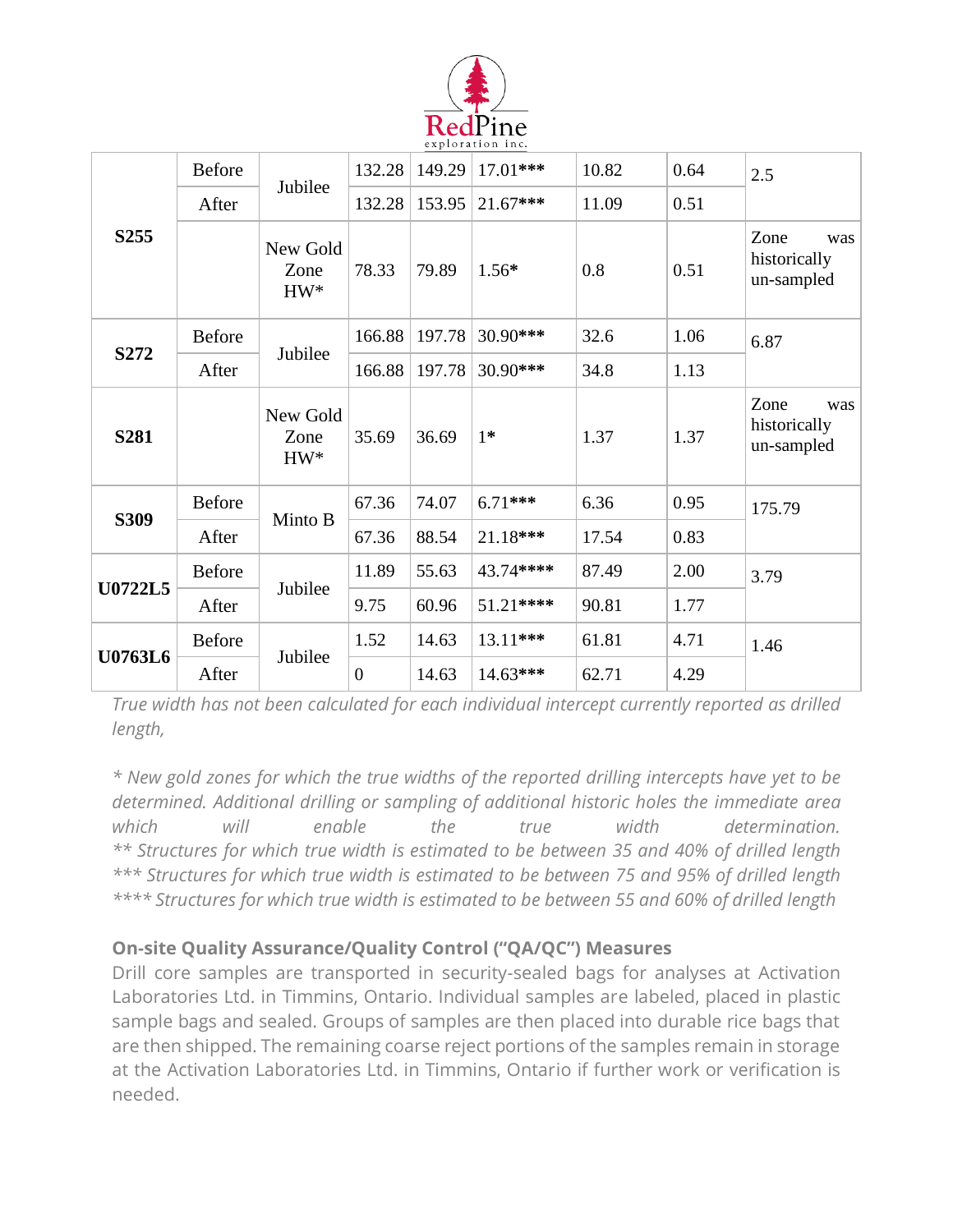

Red Pine has implemented a quality-control program to comply with best practices in the sampling and analysis of drill core. As part of its QA/QC program, Red Pine inserts external gold standards (low to high grade) and blanks every 20 samples in addition to random standards, blanks, and duplicates.

#### **Qualified Person**

Quentin Yarie, PGeo., is the qualified person responsible for preparing, supervising and approving the scientific and technical content of this news release.

### **About Red Pine Exploration Inc.**

Red Pine Exploration Inc. is a gold and base-metals exploration company headquartered in Toronto, Ontario, Canada. The Company's common shares trade on the TSX Venture Exchange under the symbol "RPX".

Red Pine has a 30% interest in the Wawa Gold Project through an Assignment and Assumption Agreement with Citabar LLP and Augustine Ventures Inc. Red Pine is the Operating Manager of the JVA and is focused on expanding the existing gold resource on the property. The JVA is owned 40% by Citabar, 30% by Red Pine and 30% by Augustine..

Red Pine and Augustine have entered into a definitive agreement (November 14, 2016) to consolidate their ownership of the Wawa Gold Project.

#### For more information about the Company visit [www.redpineexp.com](http://www.redpineexp.com/)

*<sup>1</sup>NI 43-101 inferred resource of 1,088,000 ounces of gold at a 1.71 grams per tonne (g/t) using a 0.40 g/t gold cut-off grade for pit-constrained and 2.50 g/t gold cut-off grade for underground-constrained resources, contained in 19.82 million tonnes open along strike and at depth. The Cut-off grades are based on a gold price of US\$1,250 per once and a gold recovery of 95 percent (Mineral Resource Statement\*, Surluga-Jubilee Gold Deposit, Wawa Gold Project, Ontario, SRK Consulting (Canada) Inc (effective May 26, 2015)). The report is available on www.SEDAR.com under Red Pine's profile.*

*<sup>2</sup>Gold visible with the naked eye – "visible gold"*

*<sup>3</sup>Before results are entirely historical and are based on assay results obtained during drill programs conducted between 1961 and 1989 by previous operators of the Wawa Gold Project. After results represents the combination of the historical results with the new assay results obtained by Red Pine Exploration as part of its sampling program. Red Pine's sampling of the core involves re-measuring the historical boreholes and sampling the un-sampled core pieces left in the historical intersections. A full QA/QC program is implemented as part of Red Pine*